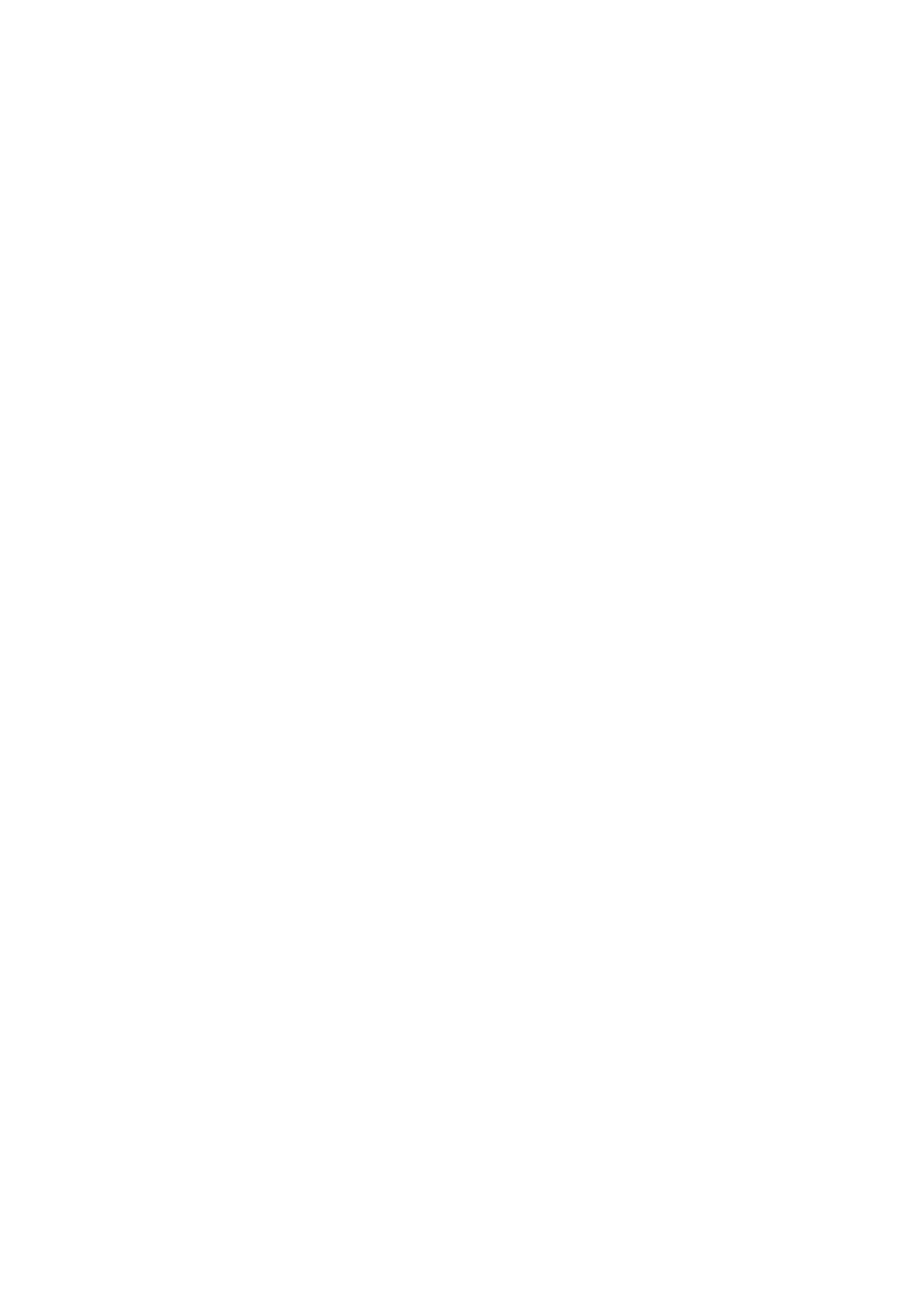

# **Road Transport (General) Amendment Act 2013**

**A2013-16** 

Ī

An Act to amend the *[Road Transport \(General\) Act 1999](http://www.legislation.act.gov.au/a/1999-77)*, and for other purposes

The Legislative Assembly for the Australian Capital Territory enacts as follows:

J2013-102

Authorised by the ACT Parliamentary Counsel—also accessible at www.legislation.act.gov.au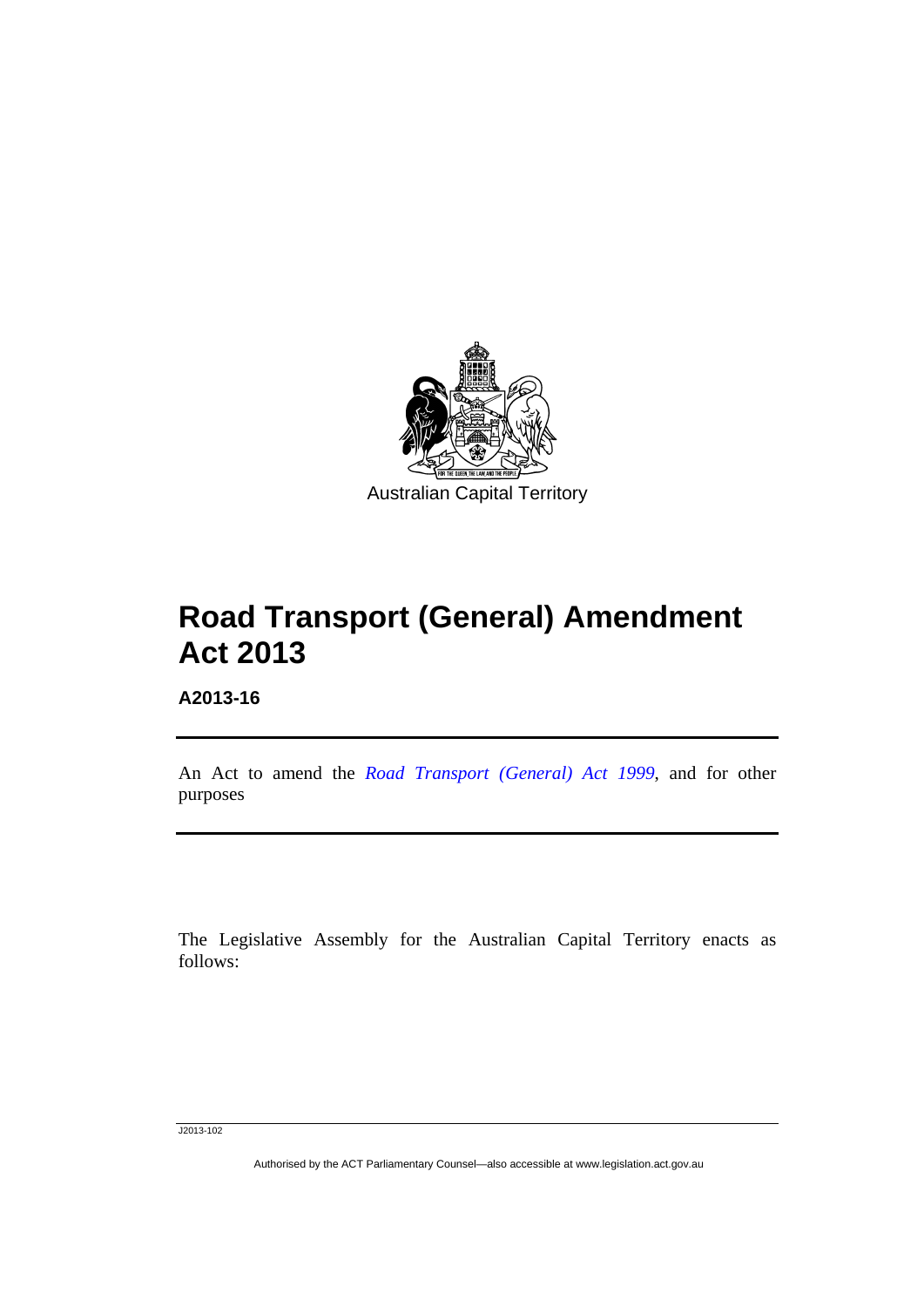<span id="page-3-2"></span><span id="page-3-1"></span><span id="page-3-0"></span>

|                            | <b>Name of Act</b>                                                                                                                           |  |  |
|----------------------------|----------------------------------------------------------------------------------------------------------------------------------------------|--|--|
|                            | This Act is the <i>Road Transport (General) Amendment Act 2013</i> .                                                                         |  |  |
| $\boldsymbol{\mathcal{P}}$ | <b>Commencement</b>                                                                                                                          |  |  |
|                            | This Act commences on the day after its notification day.                                                                                    |  |  |
|                            | The naming and commencement provisions automatically commence on<br><b>Note</b><br>the notification day (see Legislation Act, $s$ 75 (1)).   |  |  |
| $\mathbf{3}$               | <b>Legislation amended</b>                                                                                                                   |  |  |
|                            | This Act amends the <i>Road Transport (General) Act 1999</i> .                                                                               |  |  |
|                            | <b>Note</b><br>This Act also amends the following legislation (see sch 1):                                                                   |  |  |
|                            | Road Transport (Alcohol and Drugs) Act 1977                                                                                                  |  |  |
|                            | Road Transport (Driver Licensing) Regulation 2000                                                                                            |  |  |
|                            | Road Transport (Vehicle Registration) Regulation 2000.                                                                                       |  |  |
| 4                          | Dictionary, definition of bicycle                                                                                                            |  |  |
|                            | substitute                                                                                                                                   |  |  |
|                            | <i>bicycle</i> means a vehicle with 2 or more wheels that is built to be<br>propelled by human power through a belt, chain or gears (whether |  |  |

<span id="page-3-3"></span>or not it has an auxiliary motor) and— (a) includes a pedicab, penny-farthing and tricycle; and

 (b) includes a power-assisted pedal cycle within the meaning of vehicle standards determined under the *[Motor Vehicle](http://www.comlaw.gov.au/Details/C2012C00175)  [Standards Act 1989](http://www.comlaw.gov.au/Details/C2012C00175)* (Cwlth), section 7; but

A2013-16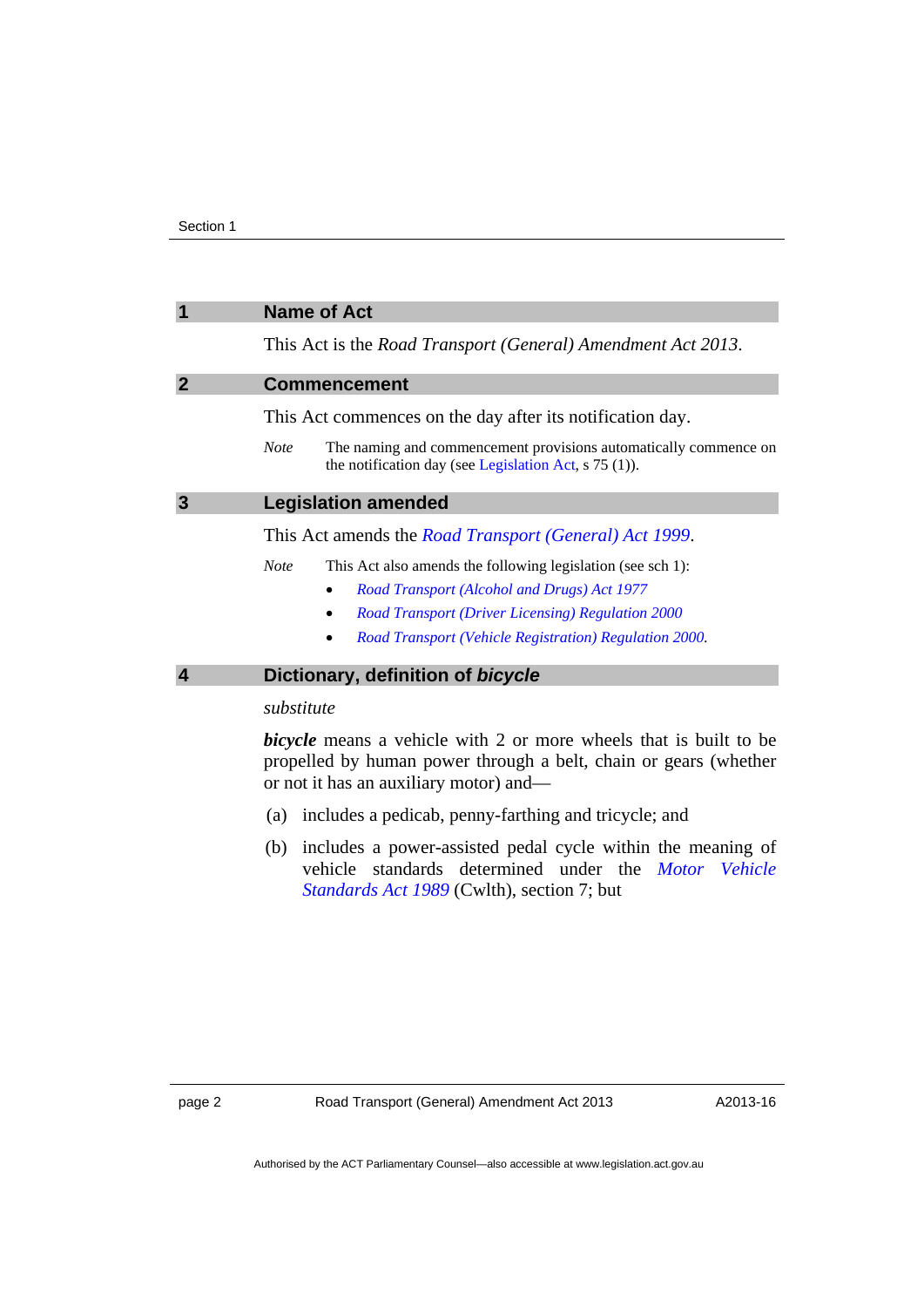- (c) does not include a wheelchair, wheeled recreational device, wheeled toy, or any vehicle (other than a vehicle mentioned in paragraph (b)) with an auxiliary motor capable of generating a power output over 200 watts (whether or not the motor is operating).
- *Note 1 Power-assisted pedal cycle* is defined in the *[Vehicle Standard](http://www.comlaw.gov.au/Details/F2012C00326)  [\(Australian Design Rule–Definitions and Vehicle Categories\) 2005](http://www.comlaw.gov.au/Details/F2012C00326)* which are vehicle standards determined under the *[Motor Vehicles](http://www.comlaw.gov.au/Details/C2012C00175)  [Standards Act 1989](http://www.comlaw.gov.au/Details/C2012C00175)* (Cwlth), s 7. The definition includes a vehicle referred to as a pedalec.
- *Note 2 Wheelchair*, *wheeled recreational device* and *wheeled toy—*see the [Australian Road Rules,](http://www.legislation.act.gov.au//ni/db_37271/default.asp) dictionary.

A2013-16

Road Transport (General) Amendment Act 2013

page 3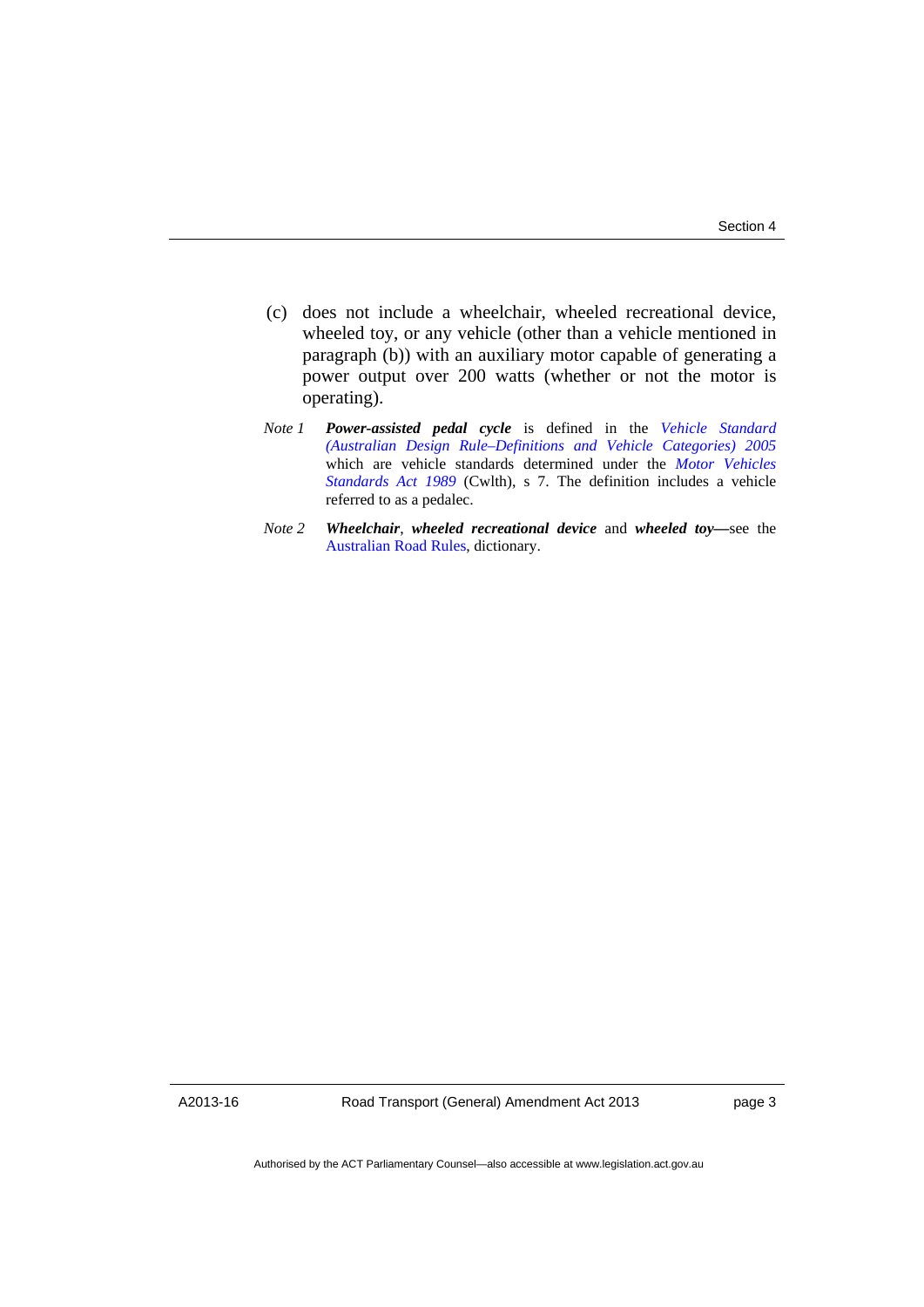# <span id="page-5-0"></span>**Schedule 1 Consequential Amendments**

(see s 3)

## <span id="page-5-1"></span>**Part 1.1** Road Transport (Alcohol and **Drugs) Act 1977**

| [1.1] | Section 18A (1), definition of bicycle |  |
|-------|----------------------------------------|--|
|       | omit                                   |  |
| [1.2] | Section 24A (4), definition of bicycle |  |
|       | omit                                   |  |

## <span id="page-5-2"></span>**Part 1.2 Road Transport (Driver Licensing) Regulation 2000**

| [1.3] | Section 99 (2), note |  |  |
|-------|----------------------|--|--|
|       | after                |  |  |
|       | 200W                 |  |  |
|       | insert               |  |  |

, other than a vehicle that is a power-assisted pedal cycle within the meaning of vehicle standards determined under the *[Motor Vehicle Standards Act 1989](http://www.comlaw.gov.au/Details/C2012C00175)* (Cwlth), s 7